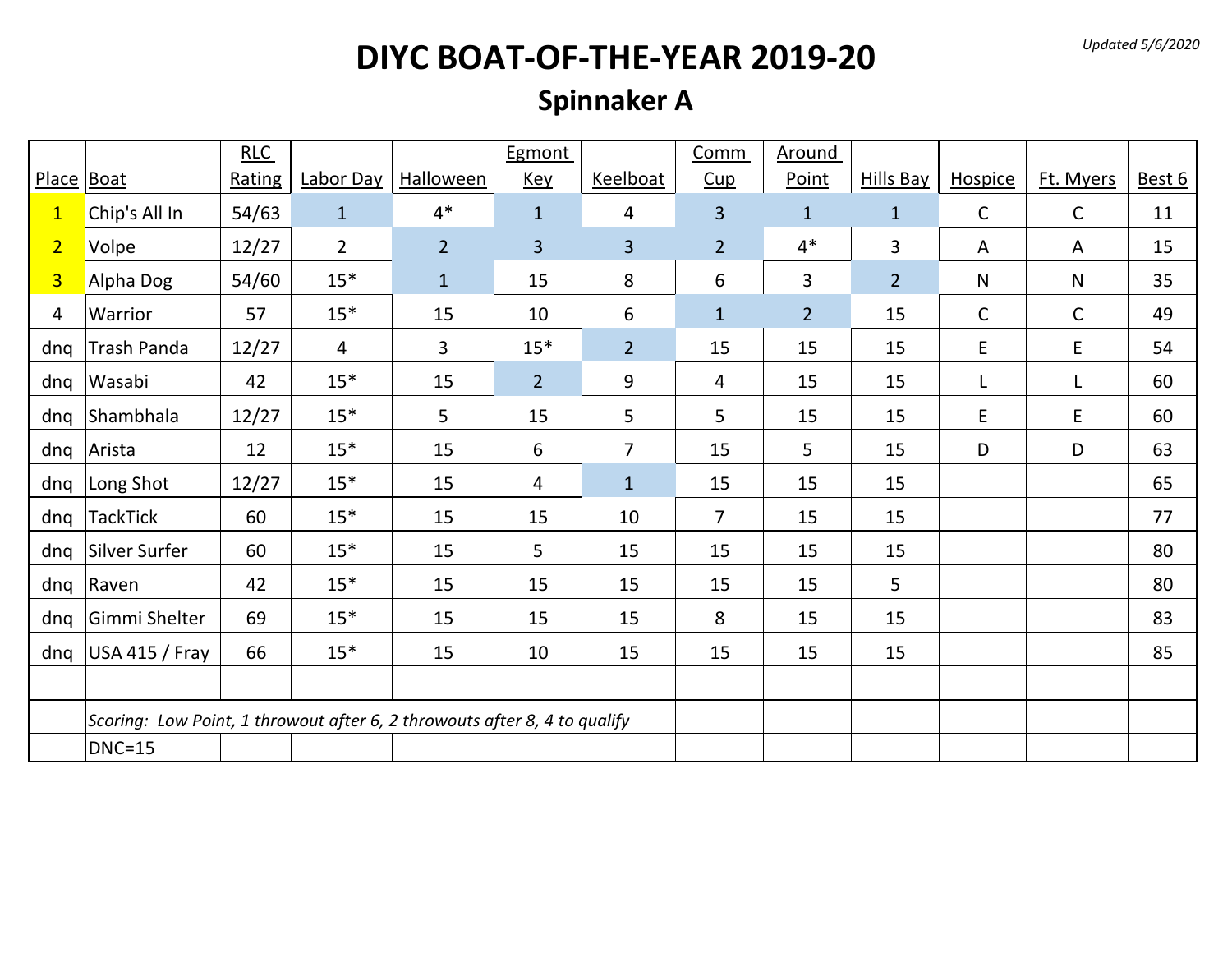## **Spinnaker B**

|                |                                                                           | <b>RLC</b> |              |                | Egmont         |                | Comm           | Around          |                |              |              |        |
|----------------|---------------------------------------------------------------------------|------------|--------------|----------------|----------------|----------------|----------------|-----------------|----------------|--------------|--------------|--------|
| Place Boat     |                                                                           | Rating     | Labor Day    | Halloween      | <b>Key</b>     | Keelboat       | Cup            | Point           | Hills Bay      | Hospice      | Ft. Myers    | Best 6 |
| $\mathbf{1}$   | Breezin' Bayou                                                            | 72         | $11*$        | $\overline{3}$ | $\overline{2}$ | $\mathbf{1}$   | $\mathbf{1}$   | $\overline{4}$  | $\mathbf{1}$   | $\mathsf{C}$ | $\mathsf{C}$ | 12     |
| $\overline{2}$ | Fire & Ice                                                                | 81/87      | $\mathbf{1}$ | 4              | $\overline{3}$ | $5*$           | 5              | $\mathbf{1}$    | $\overline{2}$ | A            | A            | 16     |
| 3 <sup>2</sup> | Rocket                                                                    | 72         | 3            | $\mathbf{1}$   | 4              | $\overline{2}$ | $\overline{3}$ | $5*$            | 4              | N            | $\mathsf{N}$ | 17     |
| 4              | Raptor                                                                    | 81         | $11*$        | 6              | $\mathbf{1}$   | 3              | 7              | $\overline{2}$  | 5              | C            | C            | 24     |
| 5              | <b>Yard Goat</b>                                                          | 84         | $11*$        | $\overline{2}$ | 5              | 4              | 4              | $6\overline{6}$ | 3              | E            | E            | 24     |
| dnq            | 88                                                                        | 111        | $2^{\circ}$  | 5              | 6              | $11*$          | 11             | 11              | 11             | L            | L            | 46     |
| dnq            | Kicks                                                                     | 99         | $11*$        | 11             | 11             | 6              | 6              | 11              | 11             | E            | E            | 56     |
| dnq            | Semper Fi                                                                 | 111        | $11*$        | 11             | 11             | 11             | $\overline{2}$ | 11              | 11             | D            | D            | 57     |
| dnq            | Firewater                                                                 | 75         | $11*$        | 11             | 11             | 11             | 11             | $\overline{3}$  | 11             |              |              | 58     |
| dnq            | Volcano                                                                   | 111        | $11*$        | $\overline{7}$ | 11             | 11             | 11             | 11              | 11             |              |              | 62     |
|                | Scoring: Low Point, 1 throwout after 6, 2 throwouts after 8, 4 to qualify |            |              |                |                |                |                |                 |                |              |              |        |
|                | <b>DNC=11</b>                                                             |            |              |                |                |                |                |                 |                |              |              |        |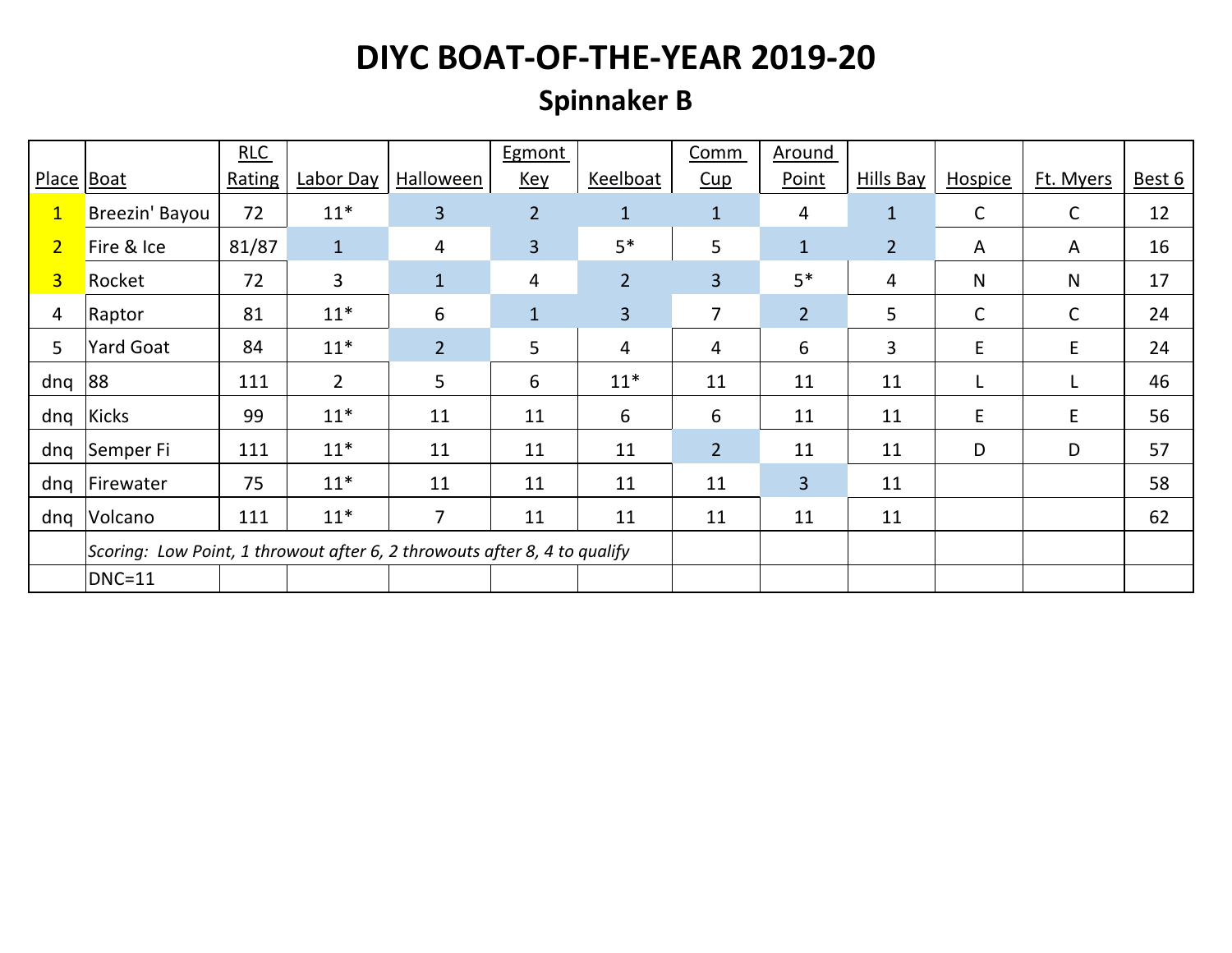## **Spinnaker C**

|              |                                                                           | RLC    |              |              | Egmont       |                | Comm           | Around         |                |         |              |        |
|--------------|---------------------------------------------------------------------------|--------|--------------|--------------|--------------|----------------|----------------|----------------|----------------|---------|--------------|--------|
| Place Boat   |                                                                           | Rating | Labor Day    | Halloween    | <u>Key</u>   | Keelboat       | Cup            | Point          | Hills Bay      | Hospice | Ft. Myers    | Best 6 |
| $\mathbf{1}$ | <b>Fully Involved</b>                                                     | 135    | $2^{\circ}$  | $10*$        | $\mathbf{1}$ | $\mathbf{1}$   | $\overline{2}$ | 3              | $\mathbf{1}$   | С       | $\mathsf{C}$ | 10     |
| dnq          | Junior                                                                    | 126    | $10*$        | 10           | 10           | 10             | 4              | $\overline{2}$ | $\overline{2}$ | A       | A            | 38     |
| dnq          | Dr. Bligh                                                                 | 132    | 5            | $10*$        | 10           | 3              | 10             | 10             | 3              | N       | N            | 41     |
| dnq          | Meltemi                                                                   | 132    | $10*$        | $\mathbf{1}$ | 10           | 10             | 10             | $\mathbf{1}$   | 10             | C       | C            | 42     |
| dnq          | No Direction                                                              | 171    | $10*$        | 10           | 10           | $\overline{2}$ | $\mathbf{1}$   | 10             | 10             | E       | E            | 43     |
| dnq          | Tenacity                                                                  | 132    | $\mathbf{1}$ | $10*$        | 10           | 10             | 10             | 10             | 10             |         | L            | 51     |
| dnq          | Fawkes                                                                    | 177    | $10*$        | 10           | 10           | 10             | 3              | 10             | 10             | E       | E            | 53     |
| dnq          | Mojo                                                                      | 177    | 3            | $10*$        | 10           | 10             | 10             | 10             | 10             | D       | D            | 53     |
| dnq          | Sabotage                                                                  | 171    | 4            | $10*$        | 10           | 10             | 10             | 10             | 10             |         |              | 54     |
|              |                                                                           |        |              |              |              |                |                |                |                |         |              |        |
|              | Scoring: Low Point, 1 throwout after 6, 2 throwouts after 8, 4 to qualify |        |              |              |              |                |                |                |                |         |              |        |
|              | $DNC=10$                                                                  |        |              |              |              |                |                |                |                |         |              |        |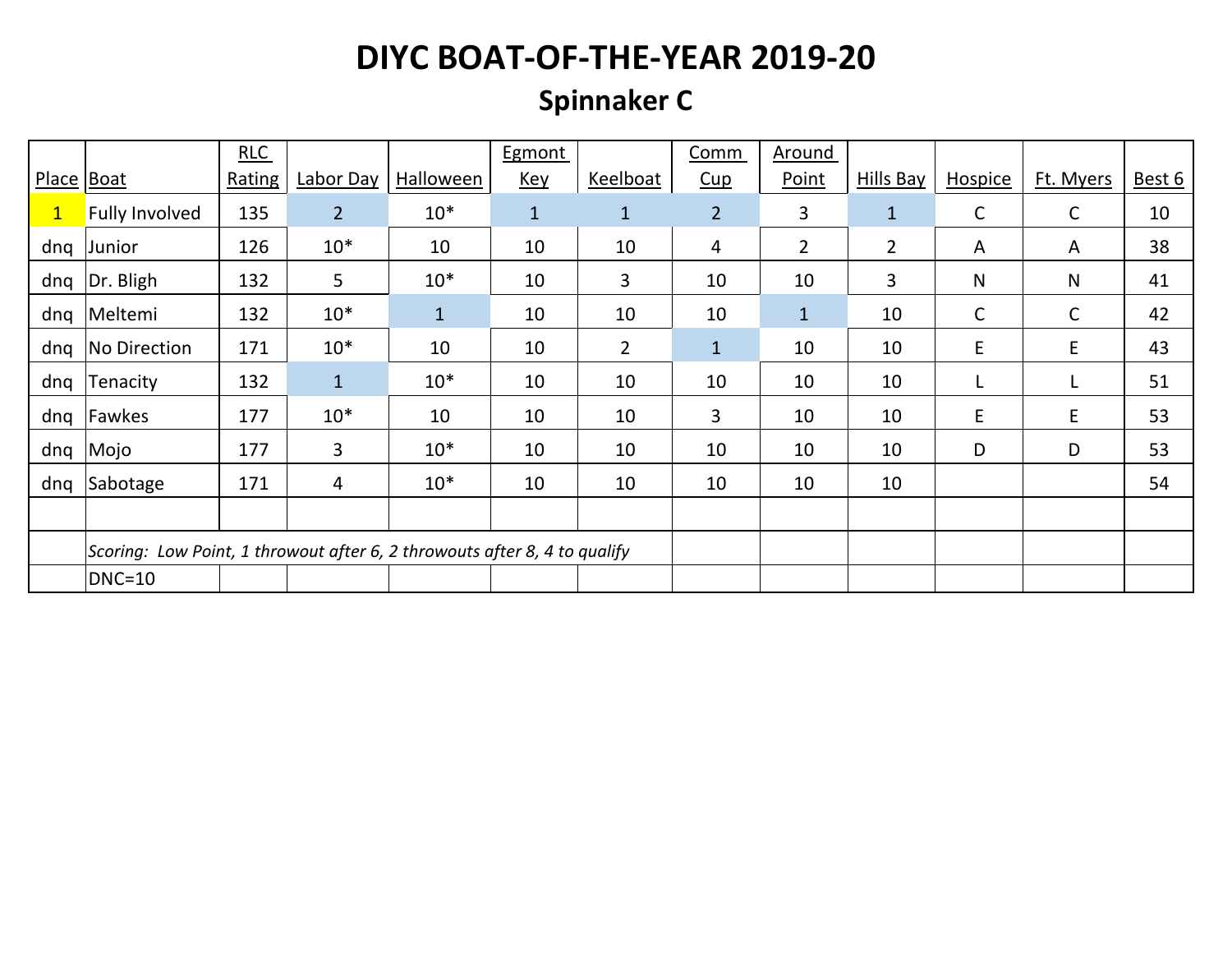#### **Racer-Cruiser**

|                |                                                                           | RLC    |                |                | Egmont         |                | Comm           | Around         |                  |              |              |        |
|----------------|---------------------------------------------------------------------------|--------|----------------|----------------|----------------|----------------|----------------|----------------|------------------|--------------|--------------|--------|
| Place Boat     |                                                                           | Rating | Labor Day      | Halloween      | <b>Key</b>     | Keelboat       | Cup            | Point          | <b>Hills Bay</b> | Hospice      | Ft. Myers    | Best 6 |
| $\mathbf{1}$   | Sacred Cow                                                                | 78/81  | $\mathbf{1}$   | $\overline{2}$ | $\mathbf{1}$   | $\mathbf{1}$   | $4*$           | $\mathbf{1}$   | $\overline{2}$   | $\mathsf C$  | $\mathsf{C}$ | 8      |
| $\overline{2}$ | Revenge                                                                   | 132    | $\overline{3}$ | $16*$          | $\overline{3}$ | 3              | $\overline{7}$ | $\overline{4}$ | $\overline{7}$   | A            | A            | 27     |
| $\overline{3}$ | Wing-It                                                                   | 126    | $\overline{4}$ | $\overline{3}$ | $\overline{7}$ | 5              | 8              | $16*$          | 4                | $\mathsf{N}$ | $\mathsf{N}$ | 31     |
| 4              | <b>Liquid Time</b>                                                        | 108    | $16*$          | $\mathbf 1$    | 16             | 10             | 3              | $\overline{2}$ | $\mathbf{1}$     | $\mathsf C$  | $\mathsf C$  | 33     |
| 5              | No Way Jose                                                               | 72     | $\overline{2}$ | 4              | $9\,$          | $\overline{7}$ | $16*$          | 6              | 5                | E            | E            | 33     |
| 6              | Therapy                                                                   | 138    | 6              | 5              | 5              | 6              | $16*$          | 8              | 16               | L            | L            | 46     |
| 7              | <b>Blue Heron</b>                                                         | 103    | 5              | $16*$          | 6              | 8              | 6              | 16             | 16               | E            | E            | 57     |
| dnq            | Scorpion                                                                  | 84     | $16*$          | 16             | 16             | $\overline{2}$ | 16             | $\overline{3}$ | 3                | D            | D            | 56     |
| dnq            | Abeona                                                                    | 90     | $16*$          | 16             | 4              | 4              | 5              | 16             | 16               |              |              | 61     |
| dnq            | Mi Sueno                                                                  | 123    | $16*$          | 16             | 16             | 16             | $\mathbf{1}$   | 16             | 16               |              |              | 81     |
| dnq            | <b>Prime Plus</b>                                                         | 96     | $16*$          | 16             | 16             | 16             | $\overline{2}$ | 16             | 16               |              |              | 82     |
| dnq            | <b>Tigress</b>                                                            | 117    | $16*$          | 16             | $\overline{2}$ | 16             | 16             | 16             | 16               |              |              | 82     |
| dnq            | Javelina                                                                  | 111    | $16*$          | 16             | 16             | 16             | 16             | 5              | 16               |              |              | 85     |
| dnq            | Chamame'                                                                  | 141    | $16*$          | 6              | 16             | 16             | 16             | 16             | 16               |              |              | 86     |
| dnq            | Fruition                                                                  | 105    | $16*$          | 16             | 16             | 16             | 10             | 16             | 16               |              |              | 90     |
|                |                                                                           |        |                |                |                |                |                |                |                  |              |              |        |
|                | Scoring: Low Point, 1 throwout after 6, 2 throwouts after 8, 4 to qualify |        |                |                |                |                |                |                |                  |              |              |        |
|                | $DNC=16$                                                                  |        |                |                |                |                |                |                |                  |              |              |        |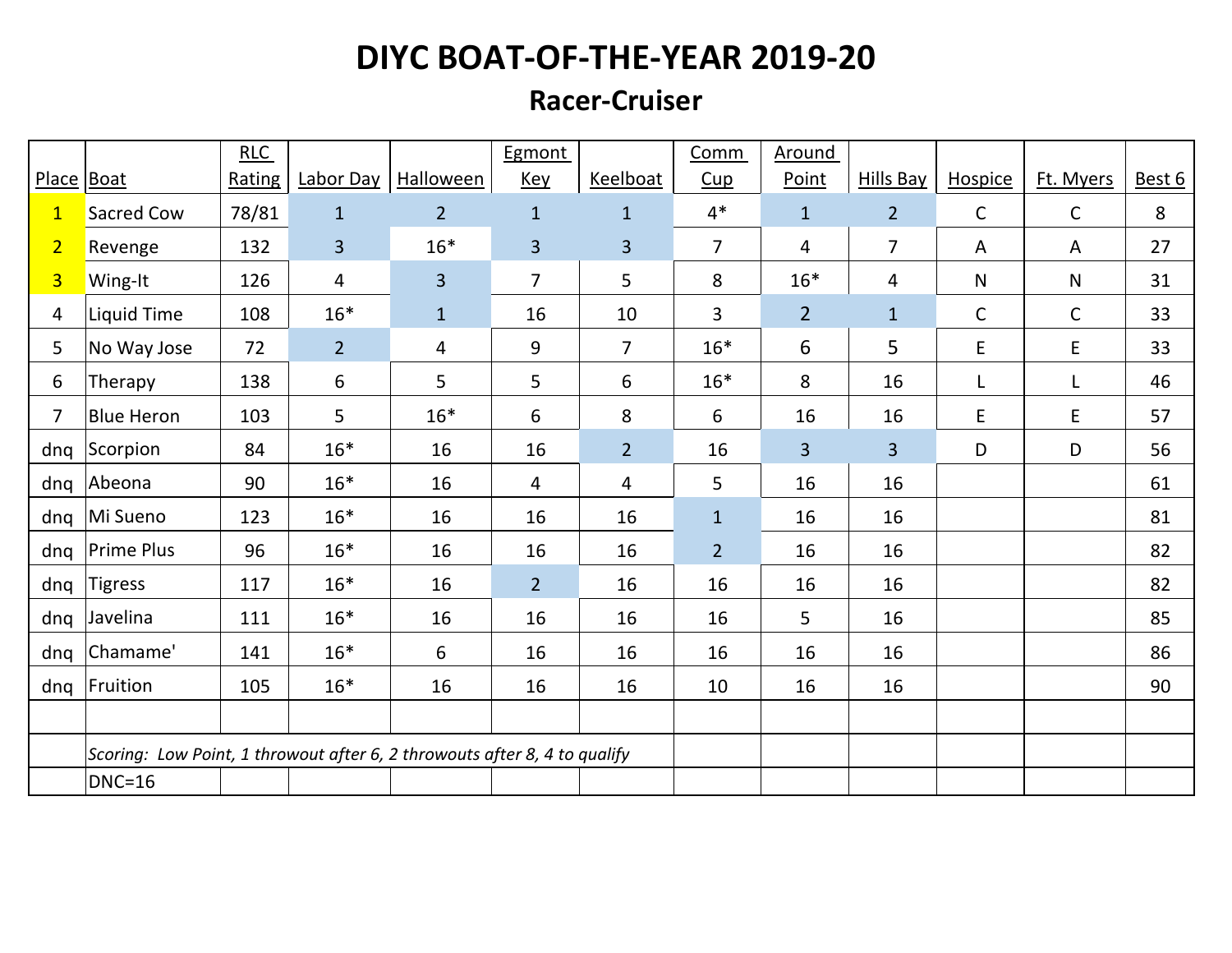## **Cruising**

|                |                                                                           | RLC     |                |                  | Egmont         |                | Comm           | Around         |                |              |              |        |
|----------------|---------------------------------------------------------------------------|---------|----------------|------------------|----------------|----------------|----------------|----------------|----------------|--------------|--------------|--------|
| Place   Boat   |                                                                           | Rating  | Labor Day      | <b>Halloween</b> | <b>Key</b>     | Keelboat       | Cup            | Point          | Hills Bay      | Hospice      | Ft. Myers    | Best 6 |
| $\mathbf{1}$   | <b>First Wind</b>                                                         | 204     | $\mathbf{1}$   | $23*$            | $\mathbf{1}$   | 9              | $\overline{4}$ | $\mathbf{1}$   | $\mathbf{1}$   | $\mathsf{C}$ | $\mathsf{C}$ | 17     |
| $\overline{2}$ | Another Road                                                              | 174/177 | 2 <sup>2</sup> | 2 <sup>1</sup>   | 3              | 6              | $8*$           | 5              | 3              | A            | A            | 21     |
| $\overline{3}$ | Patronus                                                                  | 177     | 8              | 5                | 5              | $\overline{7}$ | 10             | $23*$          | 6              | ${\sf N}$    | ${\sf N}$    | 41     |
| 4              | Wings                                                                     | 215     | 9              | $23*$            | 4              | $\overline{2}$ | $\overline{7}$ | 6              | 23             | $\mathsf C$  | $\mathsf C$  | 51     |
| 5              | Komus                                                                     | 241     | $\overline{4}$ | 6                | $23*$          | 5              | 6              | $\overline{7}$ | 23             | $\mathsf E$  | $\mathsf E$  | 51     |
| 6              | Long Gone                                                                 | 187     | $23*$          | $\mathbf{1}$     | 23             | $\mathbf{1}$   | $\mathbf{1}$   | 23             | $\overline{2}$ | L            | L            | 51     |
| $\overline{7}$ | Wild Thing                                                                | 215     | 6              | $23*$            | 23             | 23             | 9              | 4              | 5              | $\mathsf E$  | $\mathsf E$  | 70     |
| dng            | Seasearcher                                                               | 2326    | $23*$          | 23               | 23             | 23             | $\overline{2}$ | $\overline{3}$ | 8              | D            | D            | 82     |
| dnq            | Esperanza                                                                 | 163     | $23*$          | $\overline{4}$   | 6              | $\overline{4}$ | 23             | 23             | 23             |              |              | 83     |
| dnq            | Chamame'                                                                  | 167     | 5              | $23*$            | $\overline{2}$ | 23             | 23             | 23             | 23             |              |              | 99     |
| dnq            | Play Actor                                                                | 263     | $23*$          | 23               | 23             | $\overline{3}$ | 23             | 9              | 23             |              |              | 104    |
| dnq            | Serenade                                                                  | 239     | $\overline{7}$ | $23*$            | 23             | 23             | 5              | 23             | 23             |              |              | 104    |
| dng            | Lucky Tiger                                                               | 237     | $23*$          | 23               | 23             | 23             | 23             | $\overline{2}$ | 23             |              |              | 117    |
| dnq            | Impulse                                                                   | 240     | $23*$          | 23               | 23             | 23             | $\overline{3}$ | 23             | 23             |              |              | 118    |
| dnq            | Galene                                                                    | 218     | $23*$          | $\overline{3}$   | 23             | 23             | 23             | 23             | 23             |              |              | 118    |
| dnq            | Karma                                                                     | 187     | $\overline{3}$ | $23*$            | 23             | 23             | 23             | 23             | 23             |              |              | 118    |
| dnq            | Sentimental                                                               | 174     | $23*$          | 23               | 23             | 23             | 23             | 23             | 4              |              |              | 119    |
| dnq            | Gipsy                                                                     | 241     | $23*$          | 23               | 4              | 23             | 23             | 23             | 23             |              |              | 119    |
| dnq            | Climate Change                                                            | 181     | $23*$          | 23               | $\overline{7}$ | 23             | 23             | 23             | 23             |              |              | 122    |
| dnq            | Amber Looe                                                                | 237     | $23*$          | 23               | 23             | 23             | 23             | 8              | 23             |              |              | 123    |
| dnq            | Bella                                                                     | 252     | $23*$          | 23               | 8              | 23             | 23             | 23             | 23             |              |              | 123    |
| dnq            | Coot                                                                      | 302     | $23*$          | 23               | 11             | 23             | 23             | 23             | 23             |              |              | 126    |
|                |                                                                           |         |                |                  |                |                |                |                |                |              |              |        |
|                | Scoring: Low Point, 1 throwout after 6, 2 throwouts after 8, 4 to qualify |         |                |                  |                |                |                |                |                |              |              |        |
|                | $DNC=23$                                                                  |         |                |                  |                |                |                |                |                |              |              |        |